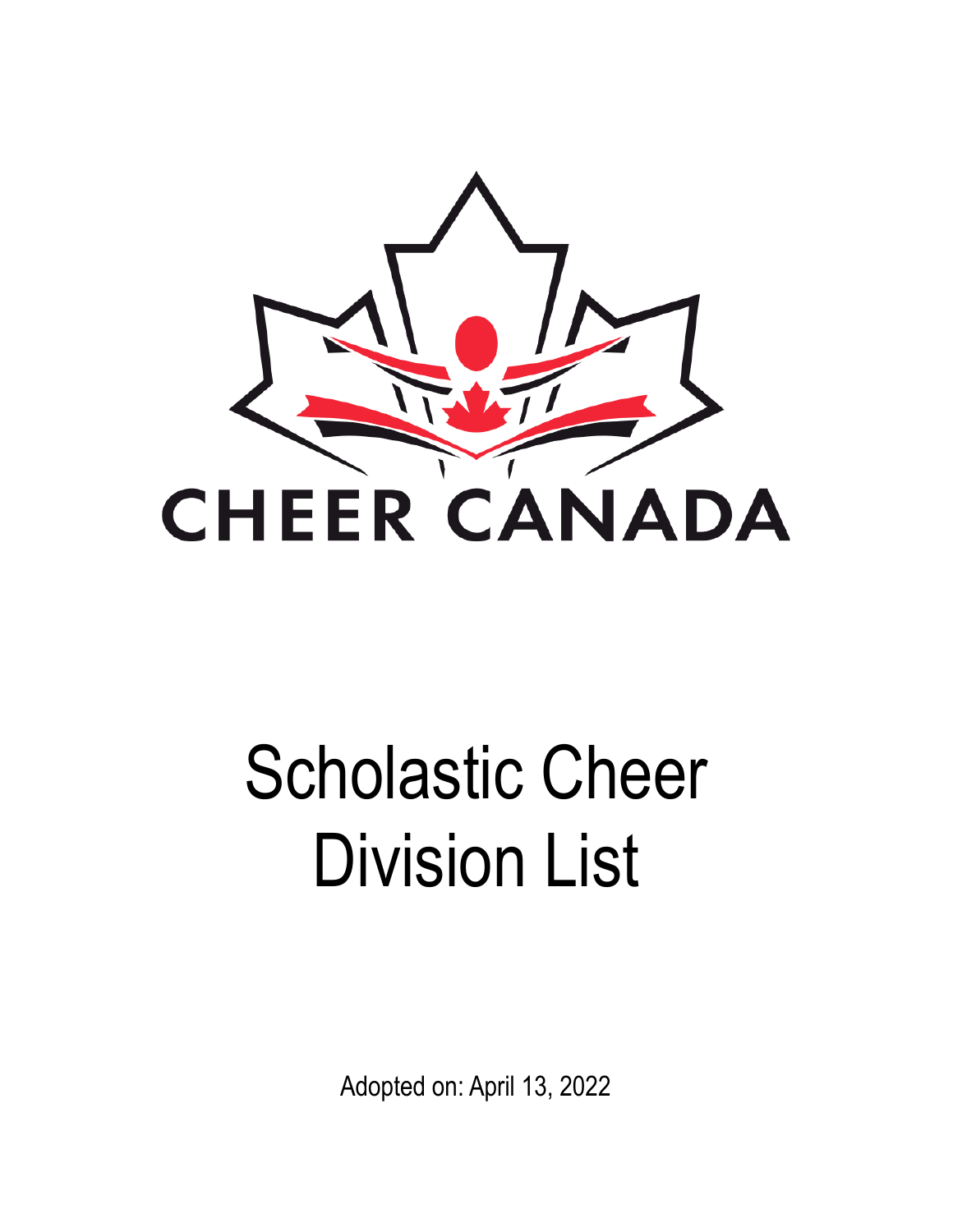

## **DIVISION LIST NOTES**

The Cheer Canada Division List and Age Grid is based on the International Cheer Union (ICU) Division Lists, with a few differences based on unique circumstances in Canada. Please find below a list of the divisions to be available in Canada for the 2022-2023 Competitive Season. Provincial/Territorial Sport Organizations (PTSOs) shall have the ability to make exceptions to the Scholastic division listin order to best meet the needs of their province. The intent of this is to assist programs who cannot field a team in the current list.

#### \*\* Cheer Canada encourages all teams competing outside of Canada to consult with the appropriate event producers **and governing authorities to ensure their team size and composition meets event specific requirements. \*\***

Scholastic = All school and collegiate related teams School = Non-collegiate scholastic teams Collegiate = Post-secondary scholastic teams

## **DIVISION SPLIT SUGGESTIONS**

Minimum and maximum number of team members are displayed in the grid below. Cheer Canada recommends to split the teams as equitably as possible while considering the following:

- Similar size teams within the split.
- Similar number of teams in the split.
- Programs with multiple teams within an age division may compete against each other.
- Crossovers between teams in the same division are not permitted.
- Cheer Canada recommends to Event Producers that they do not combine All Girl and Co-ed Collegiate Divisions at Competitions.

| <b>DIVISION (GRADES)</b>                                                                          | <b>ICU LEVELS</b>                                                           | <b>GENDER</b>                                                                                             | # ON TEAM |
|---------------------------------------------------------------------------------------------------|-----------------------------------------------------------------------------|-----------------------------------------------------------------------------------------------------------|-----------|
| Primary (1-4)                                                                                     | Beginner, Novice                                                            | All Gender                                                                                                | $5 - 30$  |
| Elementary (4-6)                                                                                  | Novice, Intermediate                                                        | All Gender                                                                                                | $5 - 30$  |
| Junior High (6-9)                                                                                 | Novice, Intermediate, Median                                                | All Gender                                                                                                | $5 - 30$  |
| Combined (7-12)*                                                                                  | Intermediate, Median                                                        | All Gender                                                                                                | $5 - 30$  |
| Senior High (9-12)                                                                                | Intermediate<br>Median<br>School Advanced<br>School Advanced NT<br>Game Day | All Gender<br>All Gender<br>All Girl, All Gender (min. 1 male)<br>All Gender (max. 2 males)<br>All Gender | $5 - 30$  |
| CEGEP / Community<br>College / Polytechnic<br>(Institutions that only offer<br>1-2 Year Programs) | School Advanced<br>Premier<br>Game Day                                      | All Girl, Small Coed, Large Coed<br>All Girl, Small Coed, Large Coed<br>All Gender                        | $5 - 36$  |
| University / Degree<br>Institutions<br>(Institutions that only offer<br>3-4+ Year Programs)       | School Advanced<br>Premier<br>Game Day                                      | All Girl, Small Coed, Large Coed<br>All Girl, Small Coed, Large Coed<br>All Gender                        | 5-36      |

## **SCHOLASTIC CHEER**

\*Eligible for ICU WSCC if the team is considered to be the most 'elite' team offered by the school.